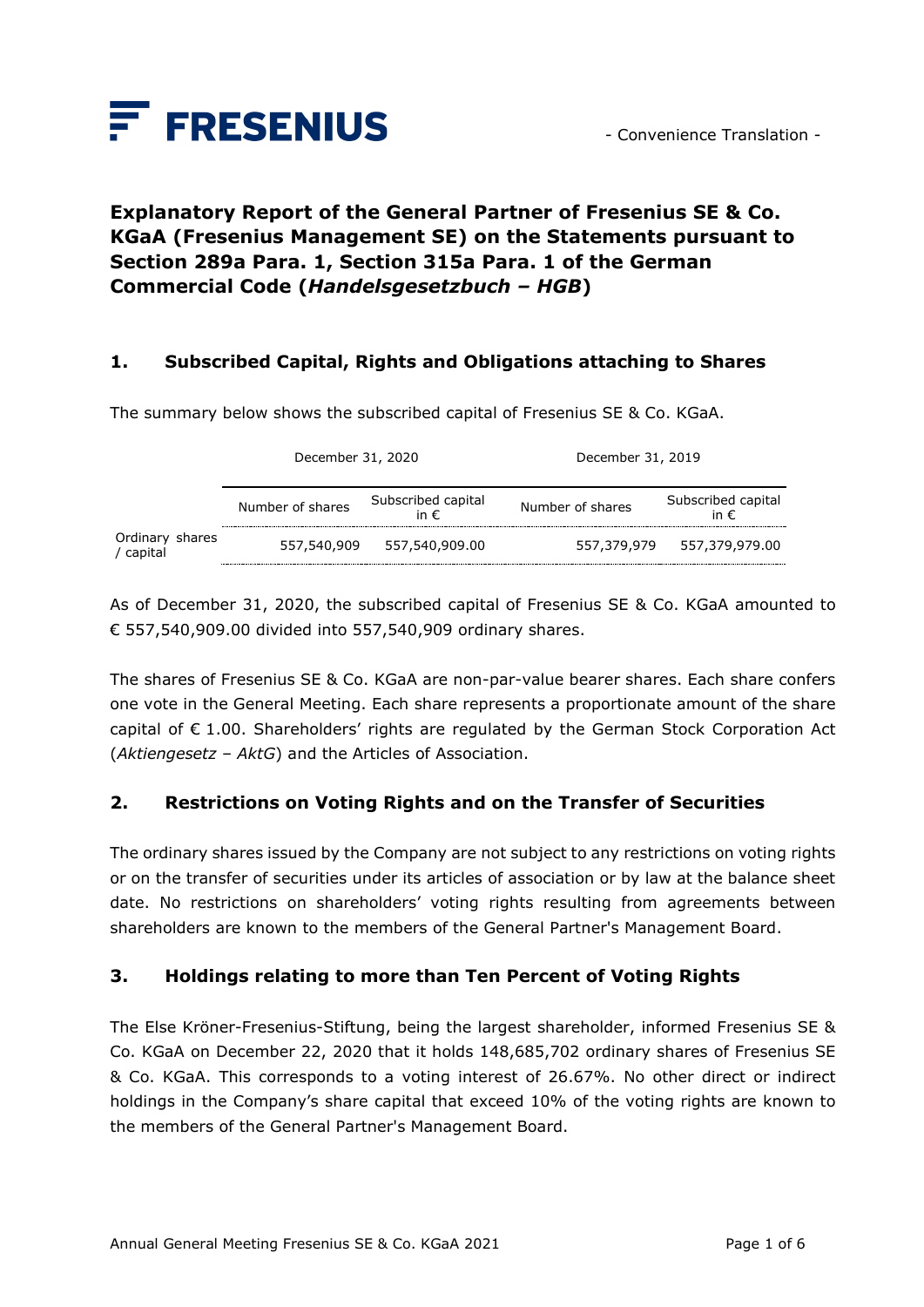## **4. Securities carrying Special Rights granting Controlling Powers**

None of the shares issued by the Company carry special rights granting their holders any controlling powers.

## **5. How Rights Are Exercised on Shares under an Employee Share Scheme if not Directly by Employees**

No information is available on the exercise of voting rights on shares under an employee share scheme where the rights are not directly exercised by employees.

# **6. Legal Provisions and Provisions of the Articles of Association on the Appointment and Dismissal of the Management and on Amendments of the Articles of Association**

Pursuant to Article 7 para. 2 of the Articles of Association of Fresenius SE & Co. KGaA, the general partner is responsible for the management of Fresenius SE & Co. KGaA. Fresenius Management SE is the general partner to the Company. Pursuant to Article 6 para. 3 of the Articles of Association of Fresenius SE & Co. KGaA the general partner is excluded from the Company

- if and as soon as all shares in the general partner are no longer held directly or indirectly by a person holding more than 10 % of the share capital of the Company, directly or indirectly via a controlled enterprise within the meaning of Section 17 German Stock Corporation Act (AktG); this will not apply if and when all shares in the general partner are held directly or indirectly by the Company; or
- if the shares in the general partner are acquired by a person who does not, within twelve months after such acquisition takes effect, submit a takeover bid or a compulsory bid to the shareholders of the Company pursuant to the rules of the German Securities Acquisition and Takeover Act (WpÜG) according to the following stipulations. The consideration offered to the other shareholders must take account of a payment made by the acquirer to the holder of the shares in the general partner for the acquisition of the shares in the general partner and the Company in excess of the sum of the general partner's equity and of the average stock exchange price of the shares in the Company being acquired, during the last five stock exchange trading days before the day of the conclusion of the agreement on the acquisition of the shares in the general partner.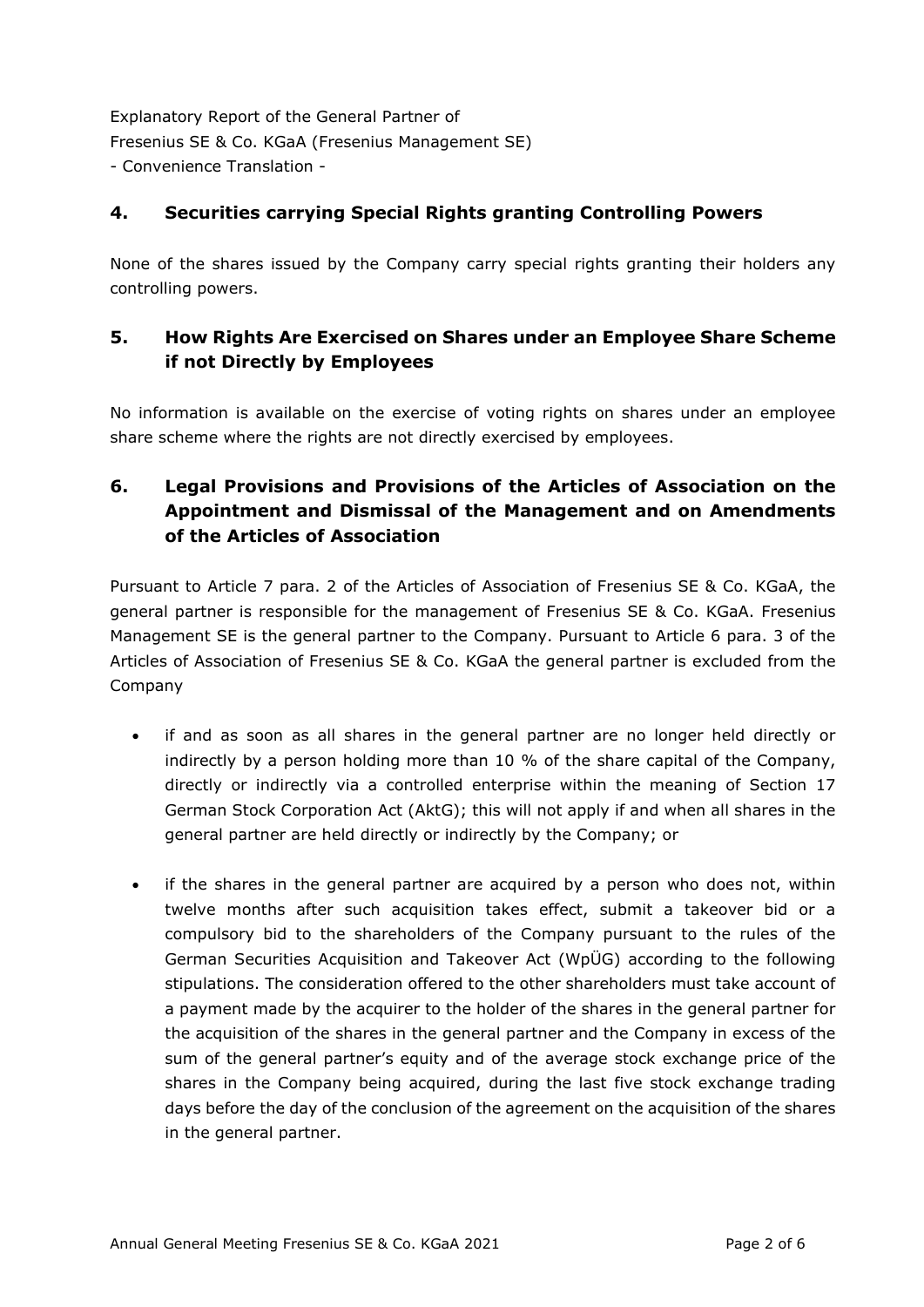The other statutory grounds for withdrawal of the general partner remain unaffected.

The appointment and the replacement of members of the Management Board of the general partner are governed by the legal provisions in Article 39 Council Regulation (EC) No. 2157/2001 of 8 October 2001 on the Statute for a European Company (SE) (SE Regulation), Section 16 SE Implementation Act (SEAG) and Sections 84, 85 of the German Stock Corporation Act (AktG) as well as Article 7 para. 1, 2 of the Articles of Association of Fresenius Management SE. The members of the Management Board are appointed and dismissed by the Supervisory Board of the general partner, Fresenius Management SE. The Articles of Association of Fresenius Management SE permit that deputy members of the management board are appointed. The members of the Management Board are appointed for a maximum of five years. They may be reappointed.

The Supervisory Board may revoke the appointment of a member of the Management Board for cause. Causes are, in particular, a gross breach of the Management Board member's duties and a vote of no confidence by the General Meeting.

Changes to the Articles of Association are made in accordance with Section 278 Para. 3, Section 179 of the German Stock Corporation Act (AktG) and Article 17 para. 3 of the Articles of Association of Fresenius SE & Co. KGaA. According to Section 285 Para. 2 Sentence 1 of the German Stock Corporation Act (AktG), amendments to the Articles of Association require the consent of the general partner.

## **7. Powers of the General Partner to Issue and Buy Back Shares**

By resolution of the Annual General Meeting, Fresenius Management SE, as general partner, is authorized, subject to the consent of the Supervisory Board of Fresenius SE & Co. KGaA:

• to increase the subscribed capital of Fresenius SE & Co. KGaA by a total amount of up to € 125,000,000.00 until May 17, 2023, through a single or multiple issuance of new bearer ordinary shares against cash contributions and / or contributions in kind (Authorized Capital I). Shareholders' pre-emptive rights of subscription can be excluded.

In addition, there are the following conditional capitals in the context of stock options plans, adjusted for stock options that have been exercised in the meantime:

The subscribed capital is conditionally increased by up to  $\epsilon$  4,735,083.00 through the issuance of new bearer ordinary shares (Conditional Capital I). The conditional capital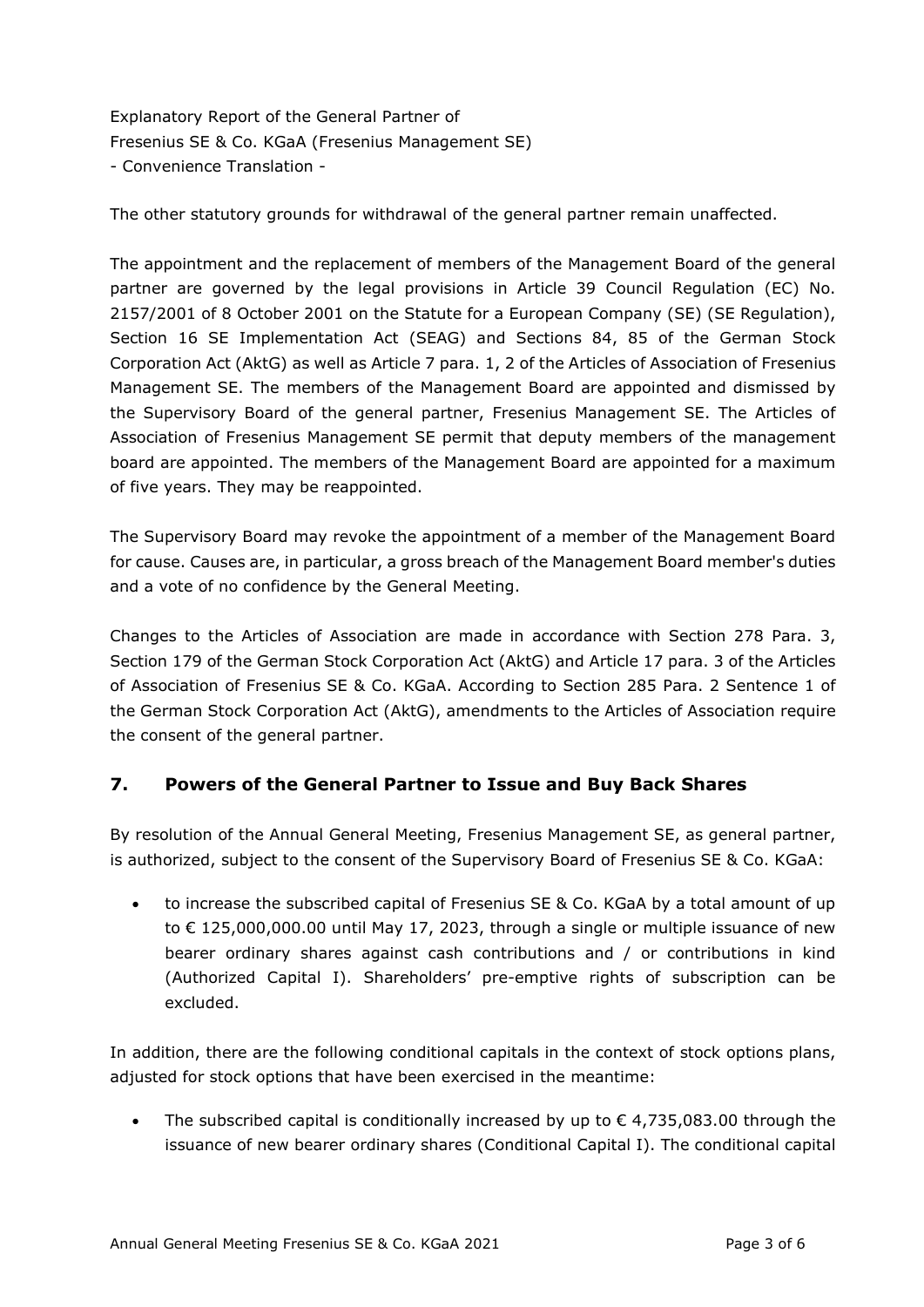> increase could only be executed to the extent that convertible bonds for ordinary shares have been issued under the 2003 Stock Option Plan and the holders of these convertible bonds exercised their conversion rights. By the expiration of the exercise period, such use is no longer possible.

- The subscribed capital is conditionally increased by up to  $\epsilon$  3,452,937.00 through the issuance of new bearer ordinary shares (Conditional Capital II). The conditional capital increase will only be executed to the extent that subscription rights have been issued under the 2008 Stock Option Plan, the holders of these subscription rights exercise their rights, and the Company does not use its own treasury shares to service the subscription rights or does not exercise its right to make payment in cash, whereby the granting of subscription rights to the Management Board of the general partner, and their settlement, shall be solely and exclusively the responsibility of its Supervisory Board.
- The share capital of the Company is conditionally increased by up to  $\epsilon$  23,786,091.00 by the issuance of new ordinary bearer shares (Conditional Capital IV). The conditional capital increase will only be implemented to the extent that subscription rights have been issued in accordance with the Stock Option Program 2013, the holders of subscription rights exercise their rights and the Company does not grant treasury shares to satisfy the subscription rights, whereas the General Partner's Supervisory Board shall be exclusively competent regarding the granting and settlement of subscription rights to members of the General Partner's Management Board.

Finally, there is the following conditional capital in the context of convertible bonds and / or option bonds which have been issued based on the authorization of the general partner by the Annual General Meeting:

The subscribed capital is conditionally increased by up to  $\epsilon$  48,971,202.00 through the issuance of new bearer ordinary shares (Conditional Capital III). The conditional capital increase shall only be implemented to the extent that the holders of convertible bonds issued for cash or of warrants from option bonds issued for cash - which have been issued based on the authorization of the general partner by the Annual General Meeting on May 18, 2018 by Fresenius SE & Co. KGaA or by a group company until May 17, 2023 - exercise their conversion or option rights and as long as no other forms of settlement are used.

The Annual General Meeting authorized the Company to purchase and use its own shares pursuant to § 71 para. 1 No. 8 of the German Stock Corporation Act (AktG) up to a maximum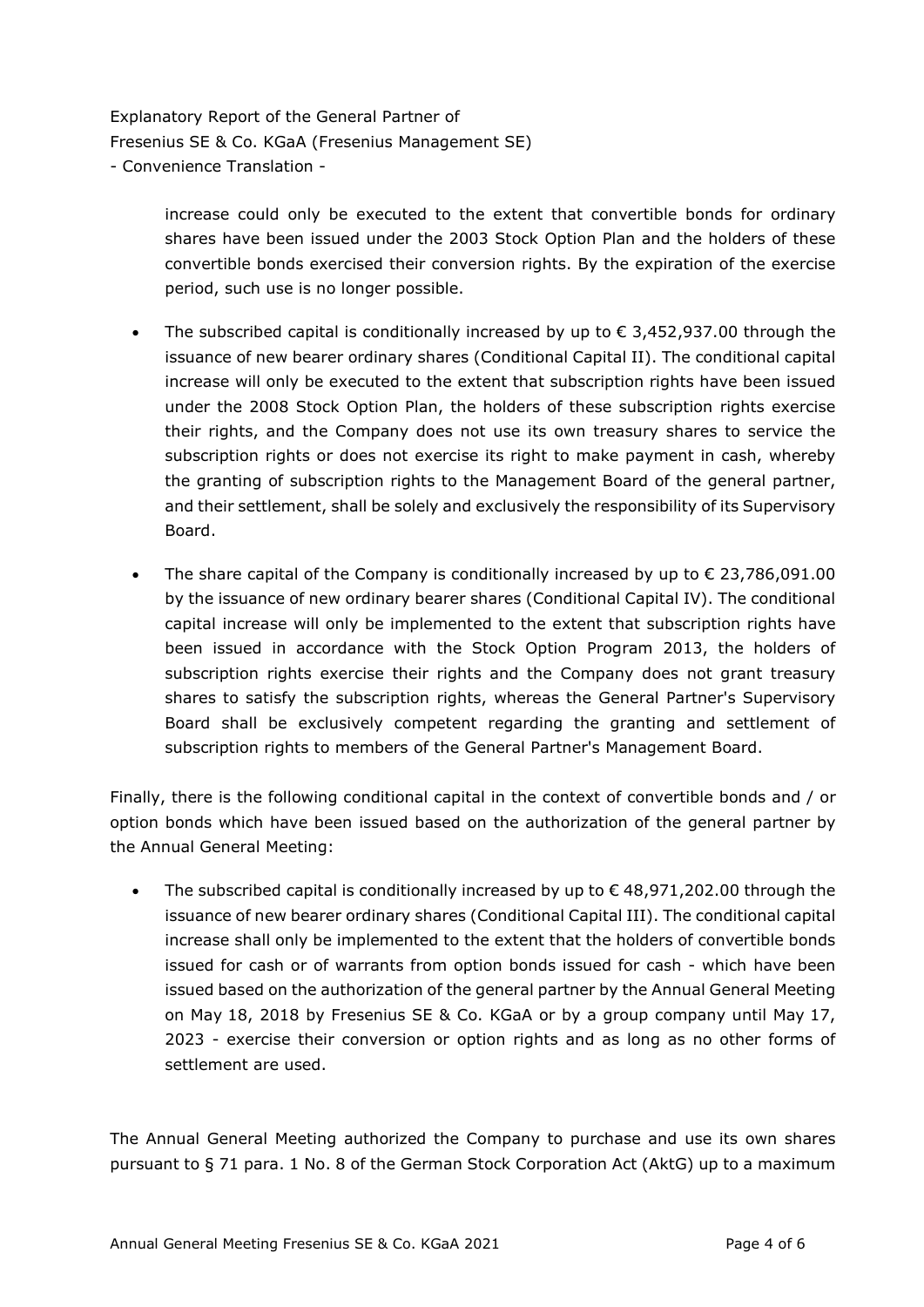amount of 10% of the capital stock until May 17, 2023, of which a maximum amount of up to 5% of the capital stock may be purchased using equity derivatives. Shareholders' preemptive rights of subscription can be excluded. As of December 31, 2020, the Company had not utilized this authorization.

# **8. Significant Agreements Conditional upon a Change of Control Following a Takeover Bid**

Under certain circumstances, a change of control as the result of a takeover bid could impact some of our long-term financing agreements embodying change of control provisions. These provisions are customary change of control clauses that grant creditors the right of premature call in the event of a change of control. However, the right of premature call usually only becomes effective if the change of control is followed by a downgrading of the Company's rating.

There are no other significant agreements between Fresenius SE & Co. KGaA and other persons that are conditional upon a change of control following a takeover bid.

# **9. Agreements of the Company concluded with Members of the Management Board of the General Partner or Employees Providing for Compensation in the Event of a Takeover Bid**

The service contracts of the Management Board members of the general partner do not contain any express provisions dealing with a change of control. No compensation in the event of a takeover bid has been agreed on with employees, either.